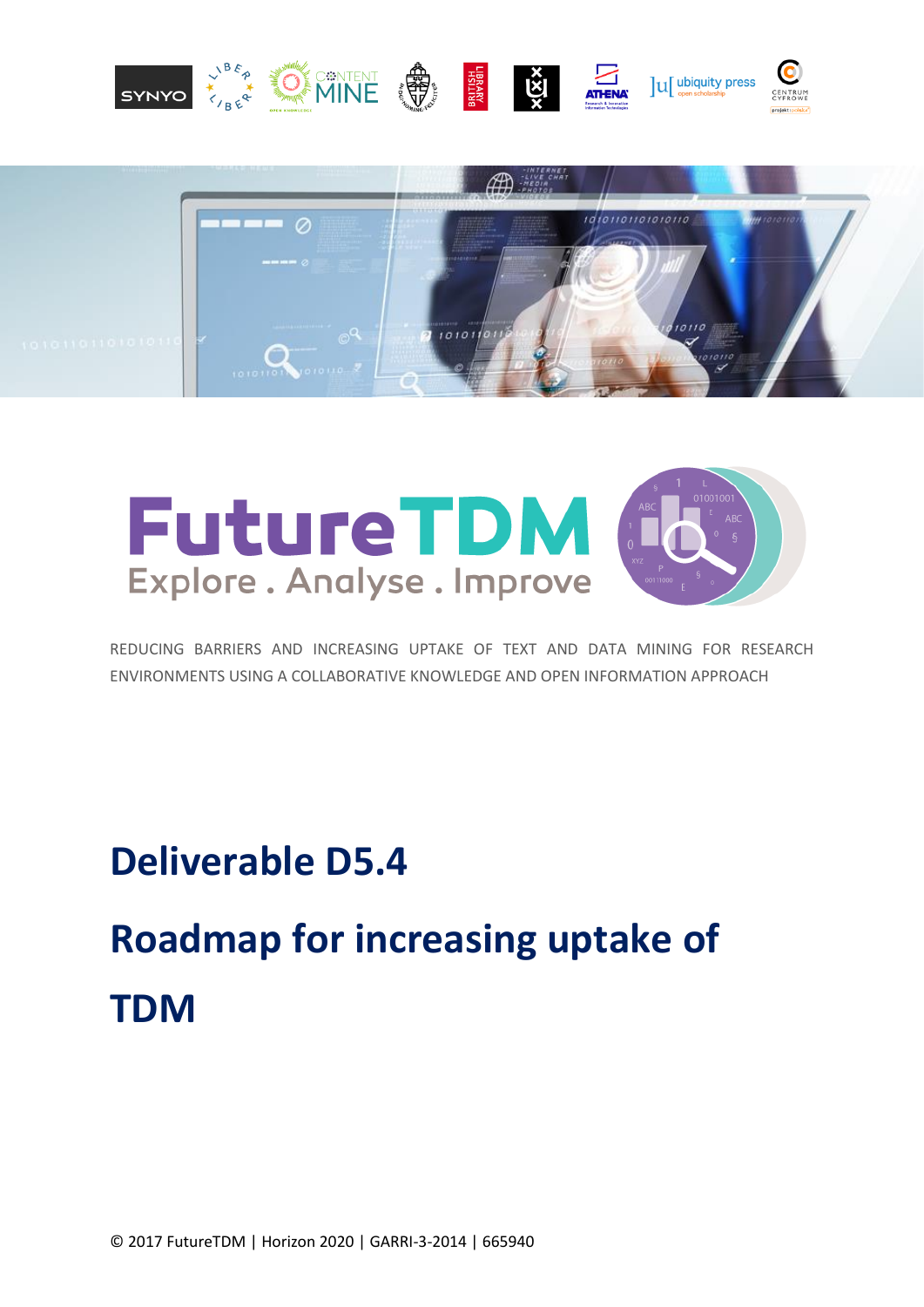

# **Project**

| Acronym:     | <b>FutureTDM</b>                                                                                                                                           |
|--------------|------------------------------------------------------------------------------------------------------------------------------------------------------------|
| Title:       | Reducing Barriers and Increasing Uptake of Text and Data Mining for Research<br>Environments using a Collaborative Knowledge and Open Information Approach |
| Coordinator: | SYNYO GmbH                                                                                                                                                 |
| Reference:   | 665940                                                                                                                                                     |
| Type:        | Collaborative project                                                                                                                                      |
| Programme:   | HORIZON 2020                                                                                                                                               |
| Theme:       | GARRI-3-2014 - Scientific Information in the Digital Age: Text and Data Mining (TDM)                                                                       |
| Start:       | 01. September, 2015                                                                                                                                        |
| Duration:    | 24 months                                                                                                                                                  |
| Website:     | http://www.futuretdm.eu/                                                                                                                                   |
| E-Mail:      | office@futuretdm.eu                                                                                                                                        |
| Consortium:  | <b>SYNYO GmbH, Research &amp; Development Department, Austria, (SYNYO)</b>                                                                                 |
|              | Stichting LIBER, The Netherlands, (LIBER)                                                                                                                  |
|              | Open Knowledge, UK, (OK/CM)                                                                                                                                |
|              | Radboud University, Centre for Language Studies The Netherlands, (RU)                                                                                      |
|              | The British Library, UK, (BL)                                                                                                                              |
|              | Universiteit van Amsterdam, Inst. for Information Law, The Netherlands, (UVA)                                                                              |
|              | Athena Research and Innovation Centre in Information, Communication and                                                                                    |
|              | Knowledge Technologies, Inst. for Language and Speech Processing, Greece,<br>(ARC)                                                                         |
|              | <b>Ubiquity Press Limited, UK, (UP)</b>                                                                                                                    |
|              | Fundacja Projekt: Polska, Poland, (FPP)                                                                                                                    |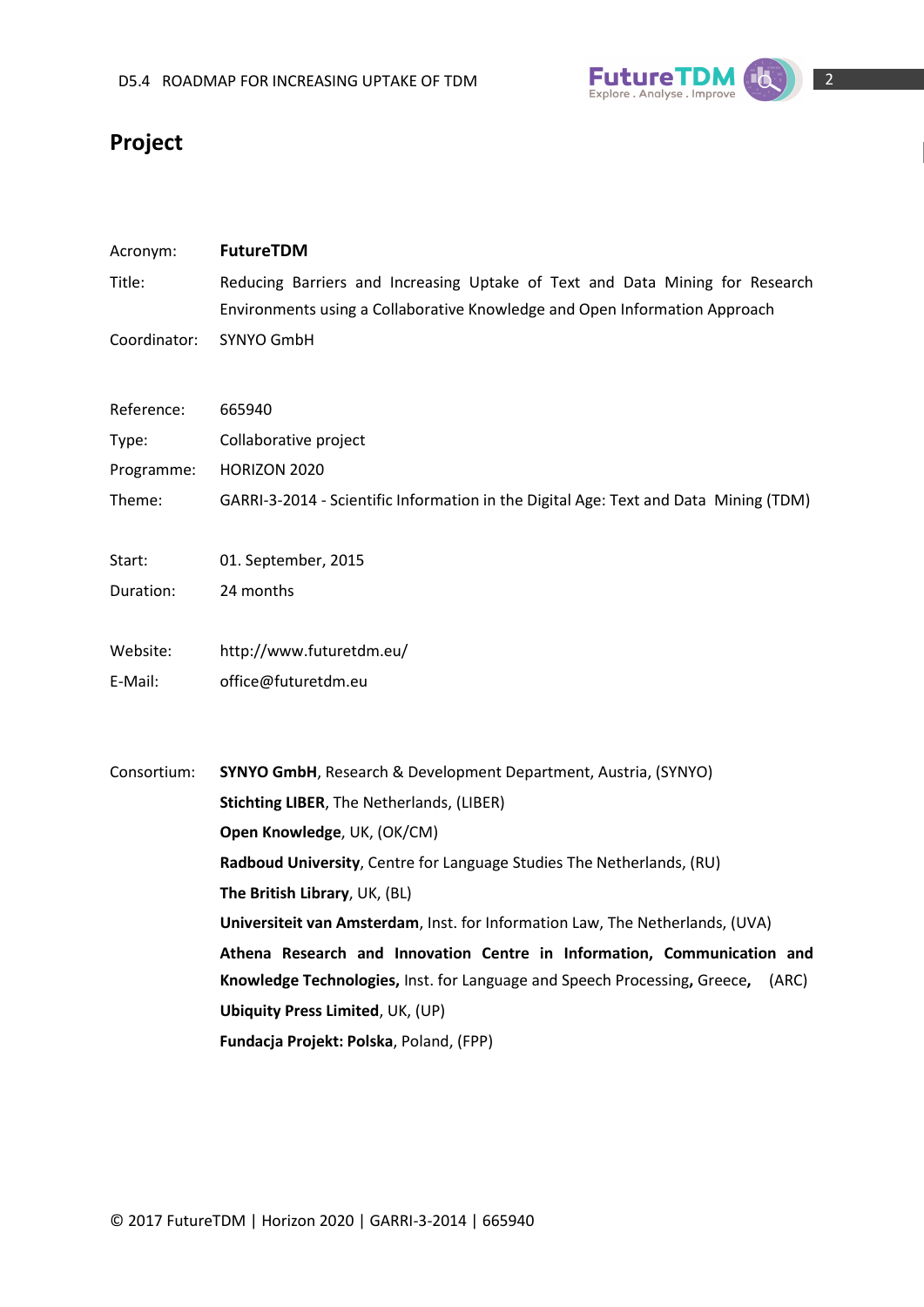

# **Deliverable**

| Number:              | D5.4                                                                                        |  |  |  |  |
|----------------------|---------------------------------------------------------------------------------------------|--|--|--|--|
| Title:               | Roadmap for increasing uptake of TDM                                                        |  |  |  |  |
| Lead beneficiary:    | <b>BL</b>                                                                                   |  |  |  |  |
| Work package:        | WP5: ELABORATE: Legal framework, policy priorities, roadmaps and<br>practitioner guidelines |  |  |  |  |
| Dissemination level: | Public (PU)                                                                                 |  |  |  |  |
| Nature:              | Report (RE)                                                                                 |  |  |  |  |
|                      |                                                                                             |  |  |  |  |
| Due date:            | 30.06.2017                                                                                  |  |  |  |  |
| Submission date:     | 30.06.2017                                                                                  |  |  |  |  |
|                      |                                                                                             |  |  |  |  |
| Authors:             | Kiera McNeice, BL                                                                           |  |  |  |  |
|                      |                                                                                             |  |  |  |  |
| Contributors:        | Ben White, BL                                                                               |  |  |  |  |
|                      |                                                                                             |  |  |  |  |
| Review:              | Kanella Pouli, ARC                                                                          |  |  |  |  |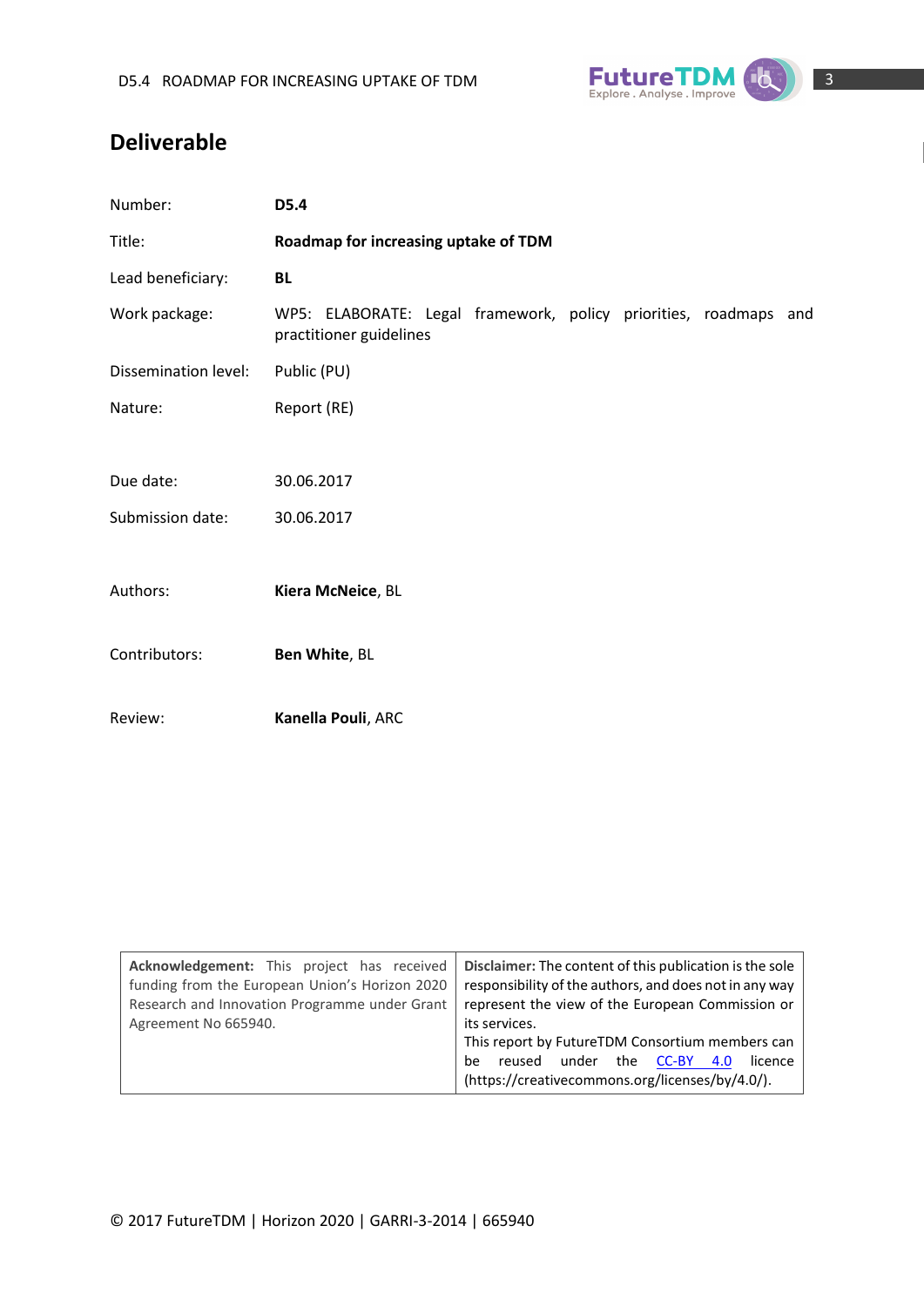

# **Table of Contents**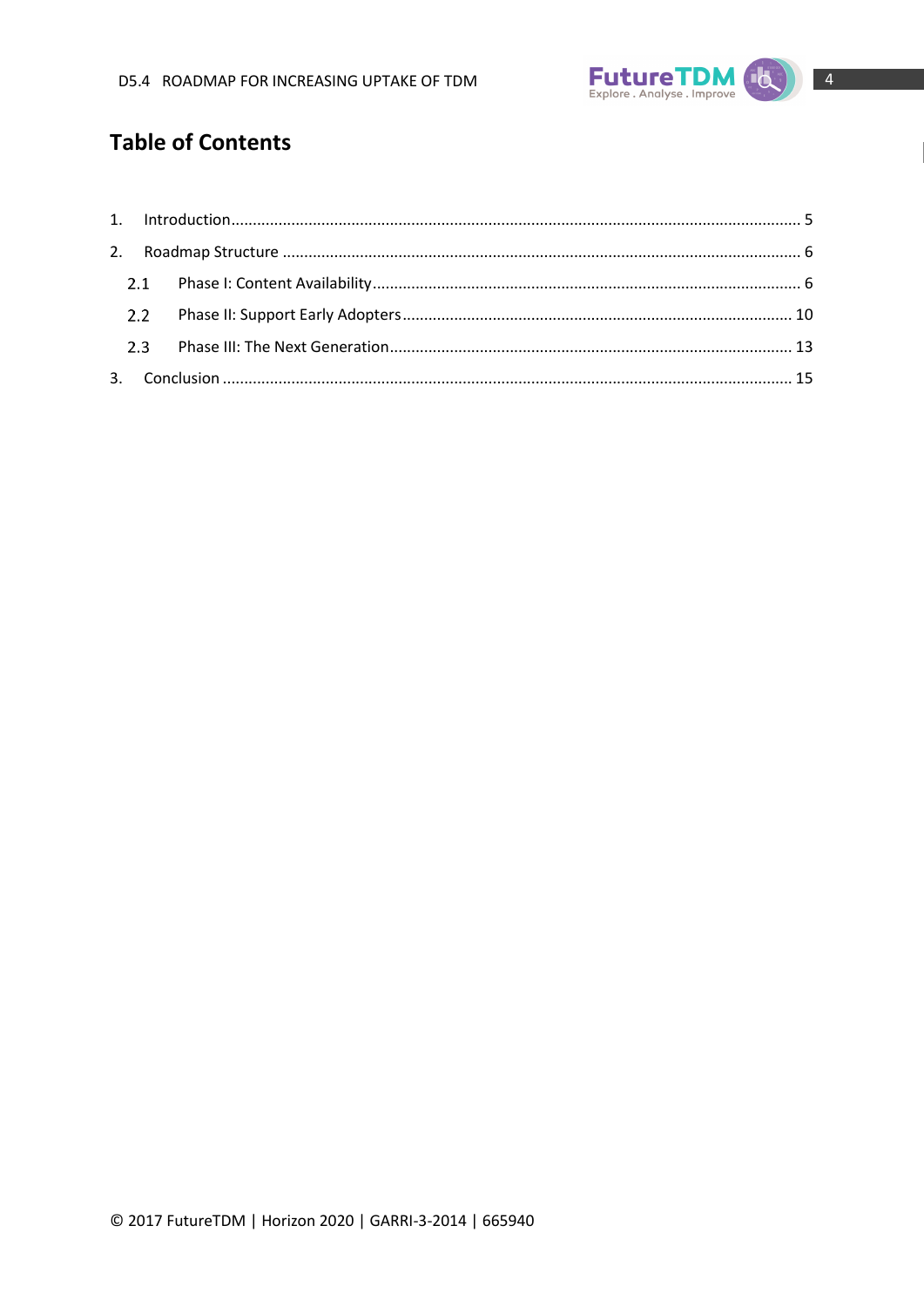

# <span id="page-4-0"></span>**1. INTRODUCTION**

The incentives for supporting text and data mining technologies (TDM) in Europe could not be clearer. The estimated value of TDM in the European Big Data Market is expected to grow to USD 10.3 billion in 2021, while the knock-on impact of TDM on the wider European economy has the potential to rise to USD 110.1 billion in 2020.<sup>1</sup> It is therefore crucial that the European Commission take steps to support this rapidly growing area of technology, to maximise the benefits for Europe.

In fact, many industries and researchers are finding that big data analytics are not just an opportunity, but a necessity to deal with the sheer amount of content they work with. There is a growing realisation that data science is the new IT, and becoming crucial to all areas of the economy.

The FutureTDM project was created with the aim of understanding and reducing barriers to the uptake of TDM. Over the past 22 months, the project has engaged with stakeholders from all across Europe<sup>2</sup> in order to develop a comprehensive understanding of the current TDM landscape, the barriers that exist, and a policy framework through which to address those barriers.<sup>3</sup>

This roadmap brings together the outcomes of all the research activities of the FutureTDM project to present an EU-level path to stimulating TDM opportunities in Europe.

**.** 

<sup>&</sup>lt;sup>1</sup> FutureTDM D5.2: [Trend analysis, future applications and economics of TDM](http://www.futuretdm.eu/knowledge-library/?b5-file=3721&b5-folder=2227) (PDF)

<sup>&</sup>lt;sup>2</sup> At FutureTD[M Knowledge Cafes](http://www.futuretdm.eu/knowledge-cafes/) and other [community events](http://www.futuretdm.eu/community-events/)

<sup>&</sup>lt;sup>3</sup> FutureTDM D5.1: **Policy Framework** (PDF)

<sup>©</sup> 2017 FutureTDM | Horizon 2020 | GARRI-3-2014 | 665940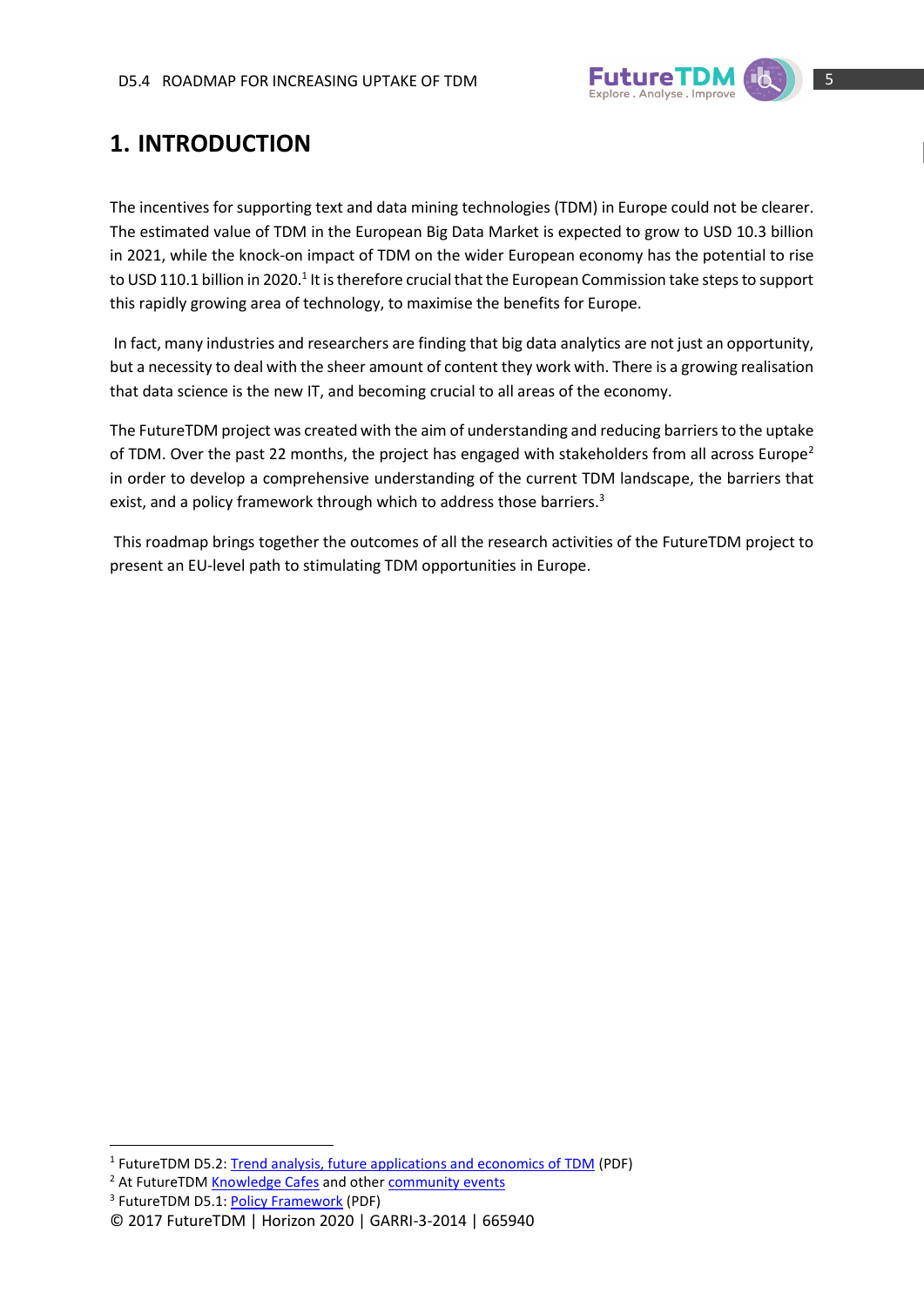

# <span id="page-5-0"></span>**2. ROADMAP STRUCTURE**

This roadmap outlines a plan to increase the uptake of TDM technologies in Europe, focussing on three conceptual phases:

## **Phase I: Content Availability**

Without data, there can be no data analytics. The first step towards increasing the use of TDM is to ensure that there is as much data available to practitioners as possible.

## **Phase II: Support Early Adopters**

Many people already have a professional and / or personal interest in exploring the use of data analytics technologies and tools; the next phase of this roadmap is to ensure that existing and future TDM practitioners have as much support as possible to overcome the barriers they face.

## **Phase III: The Next Generation**

Once large scale datasets are more freely available, and support for practitioners is established, the final phase of this roadmap focusses on providing as much of society as possible with the fundamental awareness and skills to pursue TDM technologies, if they so choose. The 'next generation' in this context refers not only to younger generations, but to anyone who might become a practitioner or supporter of TDM through acquisition of new skills and knowledge.

Each phase of the roadmap is divided into five sections:

- A single statement of the overall **Objective** of this phase;
- An outline of the current **Situation** regarding TDM, in the context of this phase;
- A breakdown of the main **Challenges** to achieving this phase's objective;
- Key **Principles** to address each challenge highlighted;
- **Activities** that the Commission and other parties should engage in to implement those principles and meet the phase's objective.

The challenges, principles and suggested activities outlined are all based on the extensive research and stakeholder engagement carried out over the course of the FutureTDM project – particularly the FutureTDM Policy Framework, which gives a more comprehensive overview of the ways in which all stakeholders in the TDM landscape can help to support the uptake of TDM technologies in Europe.

# <span id="page-5-1"></span>**Phase I: Content Availability**

## **Objective**

Ensure more large datasets are genuinely available to as many practitioners of TDM as possible.

## **Situation**

Without large datasets that are genuinely available for TDM – that is, legally and practically discoverable and re-usable – there can be no text or data mining. While large industries may have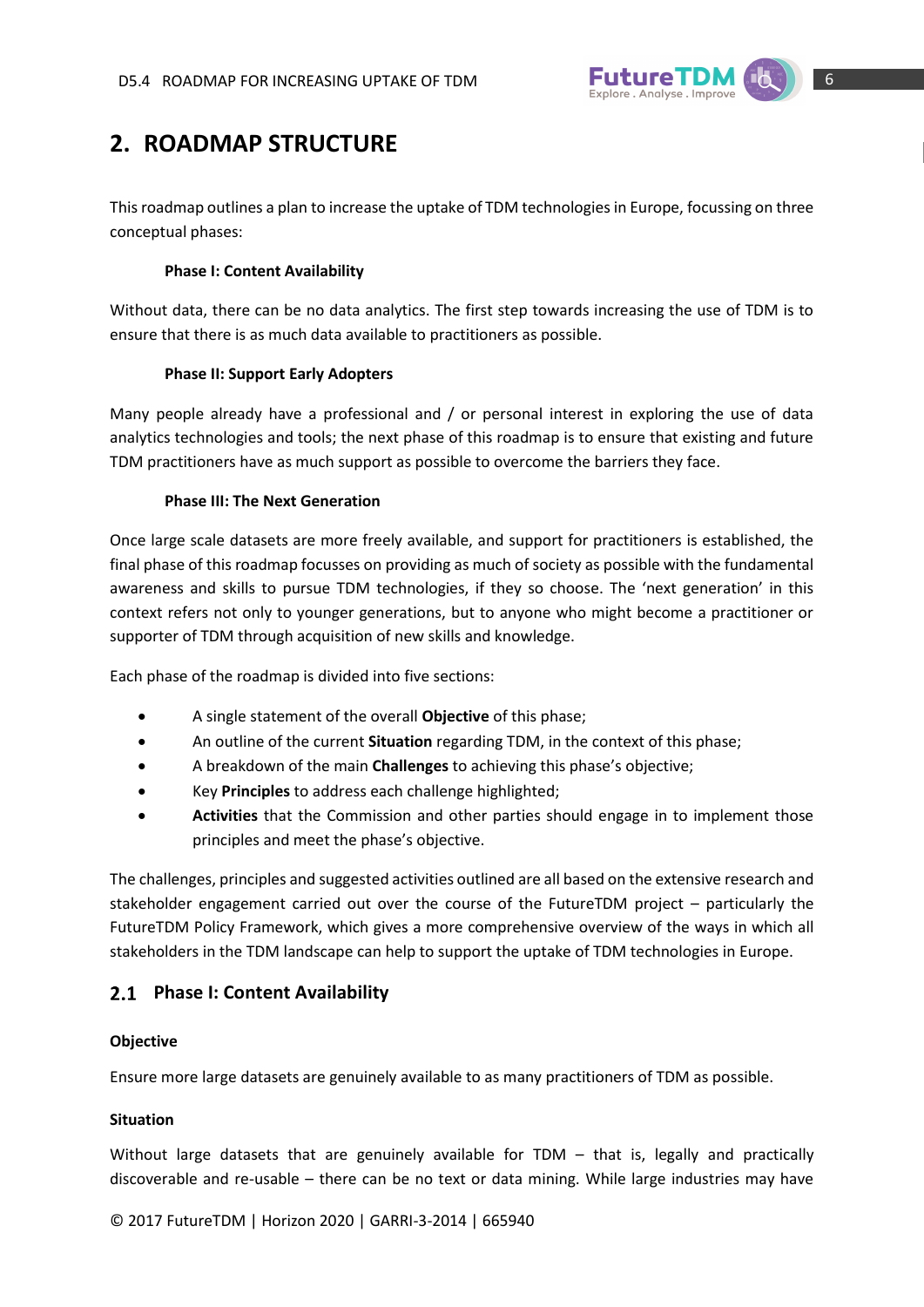

significant stores of private and proprietary content to work with, academic and smaller commercial practitioners can be severely limited by the lack of large, open datasets.

The first step to increasing the uptake of TDM in Europe must be to increase the amount of data that is open for all TDM practitioners to use.

## **Challenges**

## **Legal:**

When compared to countries like the USA, whose 'Fair Use' exception to copyright extends to the processing and re-use of data for 'transformative' TDM activities, the lawfulness of TDM is often unclear in Europe.<sup>4</sup> Where copyright exceptions exist they are limited to specific member states, and the precise scope of beneficiaries is unclear.

Without legal clarity on what can or cannot be done with third parties' datasets without obtaining explicit permissions from rights holders, such datasets are in effect unusable to many TDM practitioners.

Obtaining explicit permissions from rights holders is in many cases prohibitively resource-intensive for start-ups, SMEs, and academic researchers, and in other cases simply impossible for anyone to achieve in practice. For example, for a company who wishes to scrape and analyse content from the open web, finding, contacting, and obtaining permissions from the rights holder of every website scraped would simply not be feasible.

Data Protection laws also vary across member states, with different national interpretations of EU directives, making it difficult for TDM practitioners to know how to comply.

## **Knowledge/Awareness:**

Although the Open Data and Open Knowledge movement is a growing influence, particularly among publicly-funded researchers, much of the focus of sharing research data is on supplying data to human readers, rather than making it available for machine processing. A dataset that may be 'open' for a human to access and use is useless to a computer algorithm if it does not have machine-readable metadata including, among other things, clear licensing information.<sup>5</sup>

## **Technical:**

1

While academic institutions are increasingly offering repositories for researchers to store and share data, at a technical level these are extremely diverse, often lacking machine-readable metadata and licensing information. Therefore, although more and more research data is being nominally made available under open licences, these data may be effectively isolated in un-interoperable 'silos' which are difficult or impossible to discover and integrate with other data to form large datasets for TDM.<sup>6</sup>

<sup>&</sup>lt;sup>4</sup> See FutureTDM D3.3+: **Baseline Report of Policies and Barriers of TDM in Europe** (PDF), Part II

<sup>&</sup>lt;sup>5</sup> See FutureTDM **Guidelines for Data Management**.

<sup>©</sup> 2017 FutureTDM | Horizon 2020 | GARRI-3-2014 | 665940 <sup>6</sup> A [February 2017 LIBER webinar](http://libereurope.eu/blog/2017/02/23/liber-webinar-fair-data-principles-fair/) reported that in an assessment of open repositories in the context of FAIR Data [Principles,](https://www.nature.com/articles/sdata201618) 76% of data were accessible, 41% were findable, 38% were interoperable and just 18% reusable.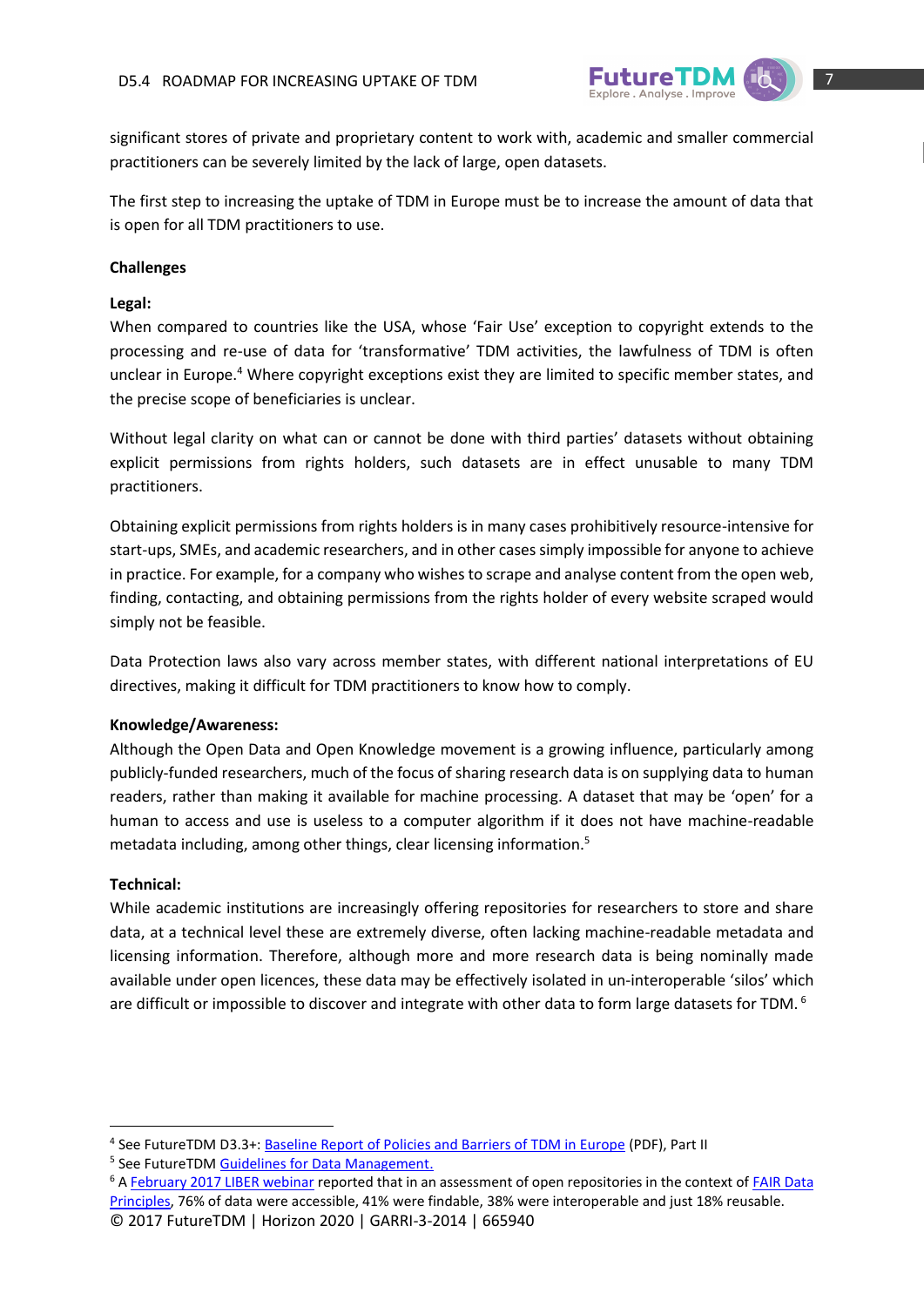

Heterogeneity of data sources is not an insurmountable problem, but is made much more difficult by poor quality annotations, metadata, and architecture, all of which hinder TDM practitioners from combining datasets from multiple sources.

Datasets may also exist in formats that are difficult for machines to read and re-use, such as PDFs or images, or use varying technical standards and protocols, requiring significant manual effort to homogenise and make available for large-scale analysis.

## **Principles**

## **Legal:**

To maximise the re-usability of datasets, the findings of the FutureTDM project make it clear that Europe needs to broaden, harmonise, and clarify exceptions to copyright and database laws, as well as harmonising and clarifying the balance between privacy and big data in data protection regimes.

## **Knowledge/Awareness:**

Initiatives aimed at encouraging open data sharing must highlight the needs of machine reading as well as potential human readers, in particular the importance of machine-readable licensing metadata.

#### **Technical:**

Europe must continue to support the creation and use of data and metadata standards, centralised access to data, and other ways of connecting data from multiple sources.

#### **Activities**

**.** 

*1. Introduce harmonised, mandatory exceptions to copyright and database rights, for all TDM activities, without limitation to specific sectors or types of TDM practitioners.*

The rights of intellectual property rights holders must be respected, and exceptions should not apply unless TDM practitioners have lawful access to rights holders' content. But in cases where TDM practitioners do not trade on the underlying creative or artistic expressions of the content they analyse and process, it is not reasonable for their activities to be restricted by copyright.

Limiting exceptions to 'non-commercial' purposes or 'research organisations' would in practice introduce significant legal uncertainty, given that university researchers often collaborate with or are partly funded by commercial partners. It would also exclude all commercial players from carrying out *any* TDM activities in cases when it is simply not possible to obtain permissions or licences from all relevant rights holders (e.g. mining the open web). This would have a significant impact on the potential economic benefits of TDM in Europe, $<sup>7</sup>$  as much of the economic value created in Europe in</sup> the sphere of data analytics comes from the private sector.

In order to be genuinely effective, exceptions introduced must apply to both copyright and database rights. They must be mandatory across Europe, to minimise the possibility that different implementations and interpretations by member states will continue to fragment the TDM landscape. They must not be overridable by contract, and in order to ensure the integrity of research outcomes,

<sup>©</sup> 2017 FutureTDM | Horizon 2020 | GARRI-3-2014 | 665940 <sup>7</sup> Several representatives of start-ups and SMEs consulted during the course of the FutureTDM project expressed a concern that without clear legal exceptions allowing TDM for all purposes, many Europeans will choose to start TDM-related companies in countries where clear legal permissions for TDM do exist, such as the USA.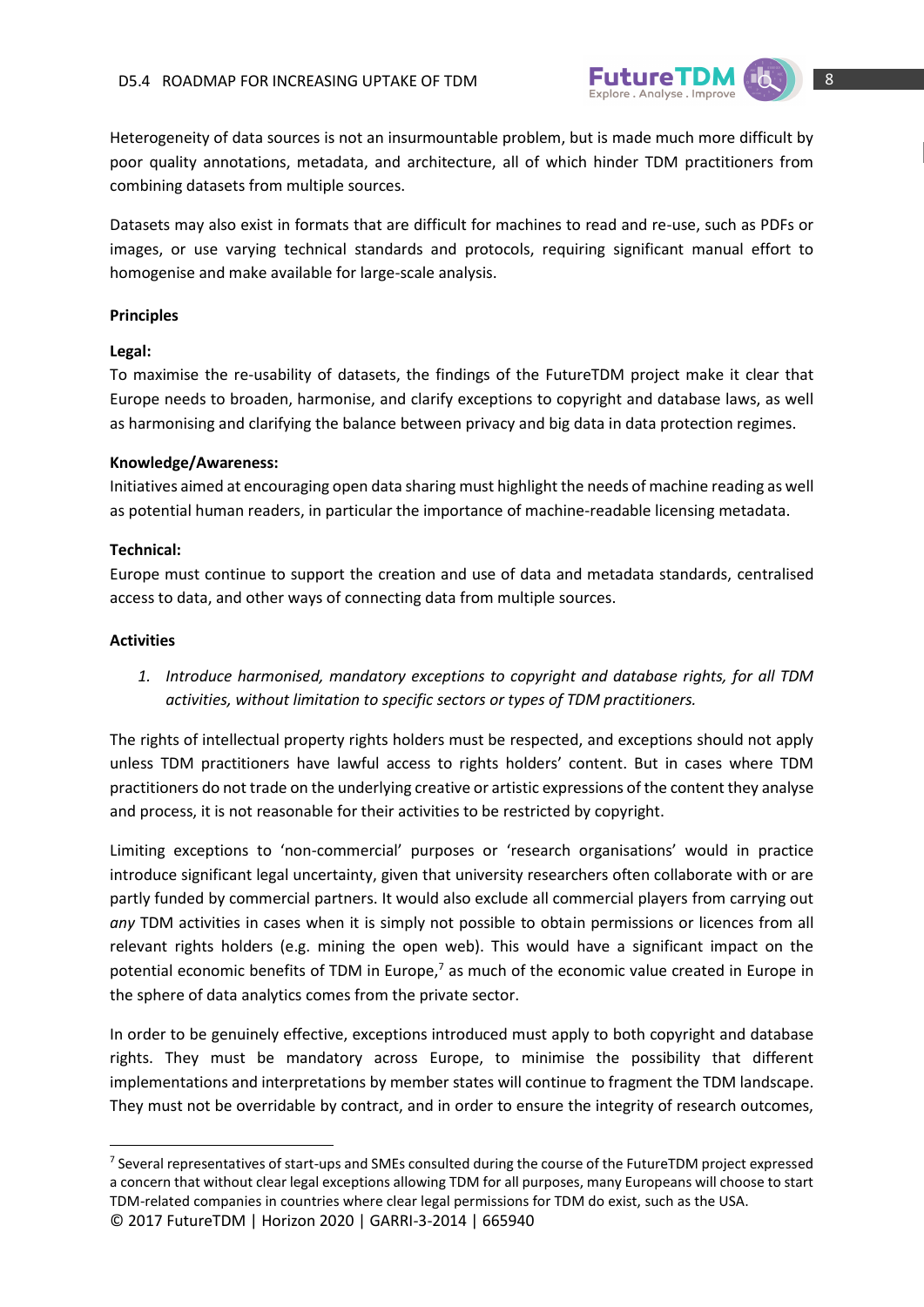

they must allow copies of datasets to be retained for the specific purpose of verifiability and reproducibility of research results.

## *2. Clarify any limitations to exceptions to intellectual property rights.*

Rights holders must be allowed to protect the security and technical integrity of their content supply mechanisms through the use of reasonable and proportionate technical protection measures (TPMs). But lawmakers must clarify and provide guidance on what constitutes a 'reasonable and proportionate' technical protection measure, without unduly restricting the activities of machine access to content.

European universities currently spend over ca. one billion euros each year on subscriptions to electronic journal content, much of which funding comes from public sources. The needs of content owners to protect their systems must be balanced against the needs of subscribers, in practical terms, to be able to use the content they subscribe to for large-scale TDM activities.

Any other limitations to legal exceptions must likewise be explicitly defined to minimise legal uncertainty.

*3. Clarify Data Protection frameworks to aid compliance.*

The General Data Protection Regulation must be supplemented with clear guidance on terms such as 'archiving purposes' and 'statistical and scientific purposes' so that TDM practitioners may understand to what extent Data Protection regulations restrict their use of personal data. As with any other legal frameworks affecting TDM, the GDPR must seek to balance the interests of the various affected parties, bearing in mind the public interest in having a vibrant Big Data environment in Europe.

*4. Offer evaluation and certification of Data Protection practices to reduce uncertainty.*

Many potentially highly valuable applications of TDM, for example in the health sector, will inevitably require the use and processing of personal data. Offering a clear process by which organisations carrying out TDM on personal data can have their Data Protection processes evaluated and approved will help reduce legal uncertainty for those organisations, and help them to comply with Data Protection measures.

*5. Commit to supporting open sharing of data in ways that are genuinely re-usable by machines as well as human readers.*

The European Commission has committed to supporting the European Open Science Cloud, whose first report emphasised the importance of machine-readable and machine-actionable data to enable automation of data processing.<sup>8</sup> The remit and objectives of the Commission's FAIR Data Expert Group likewise aims to evaluate the European Commission template for FAIR Data Management Plans in the context of making DMPs more machine-actionable.<sup>9</sup> Machine actionability must be a core consideration for any initiatives which encourage open sharing of content.

**.** 

<sup>&</sup>lt;sup>8</sup> [Realising the European Open Science Cloud,](https://ec.europa.eu/research/openscience/pdf/realising_the_european_open_science_cloud_2016.pdf#view=fit&pagemode=none) retrieved 30 June 2017

<sup>&</sup>lt;sup>9</sup> [FAIR data Expert Group Call for Contributions,](https://ec.europa.eu/research/openscience/pdf/fair_eg.pdf#view=fit&pagemode=none) retrieved 30 June 2017

<sup>©</sup> 2017 FutureTDM | Horizon 2020 | GARRI-3-2014 | 665940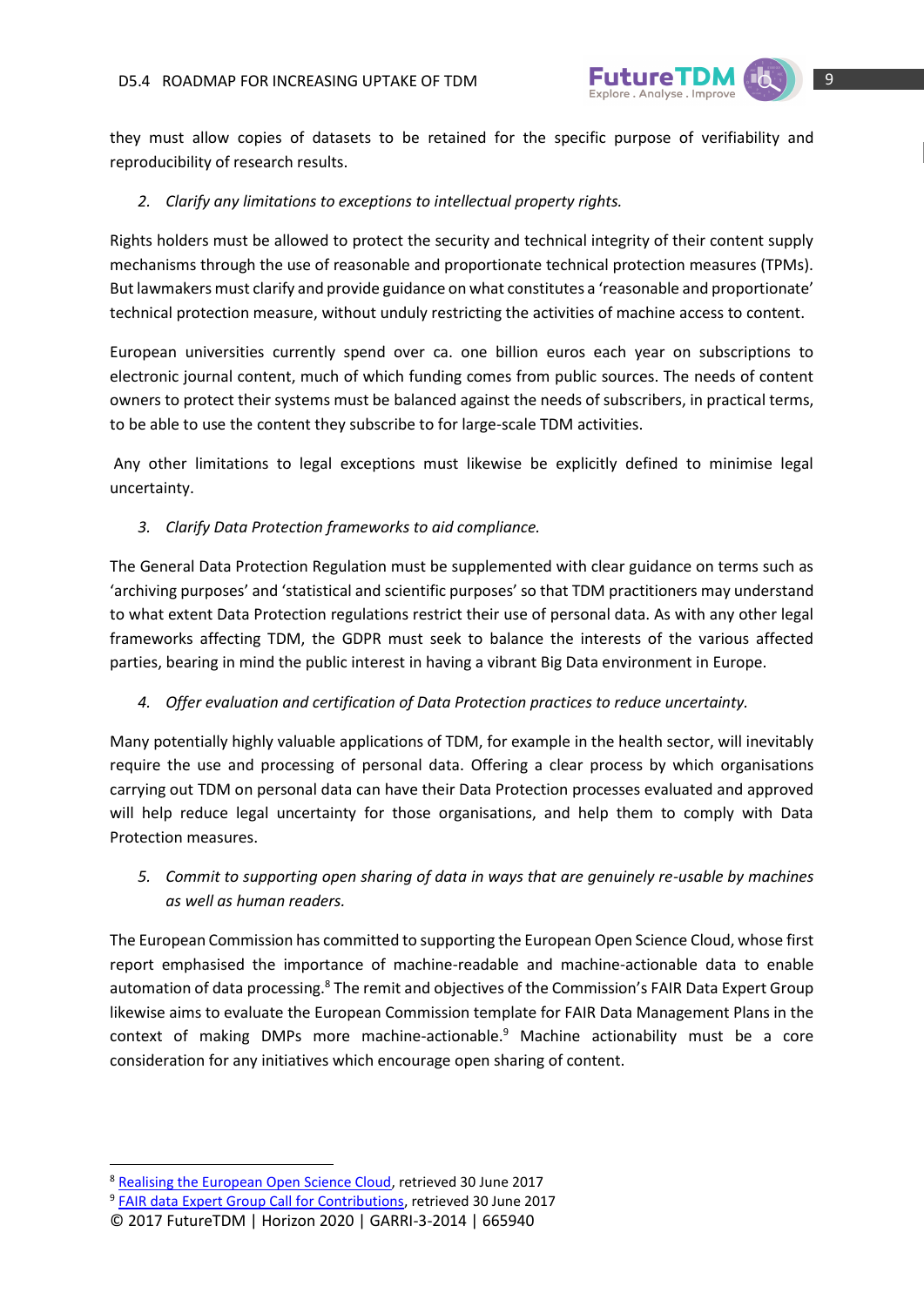

*6. Ensure funders and researchers make publicly-funded content genuinely open and re-usable for machines as well as human readers.*

Many public funding bodies for research across the EU are adopting policies that mandate researchers make their research data open; such mandates should specify the ways in which data can be made reusable for machines as well as humans. For example, mandates should specify the use of standard open licences wherever possible;<sup>10</sup> oblige researchers and publishers receiving public money to include licensing information in machine-readable metadata; encourage content creators to use open, machine-readable standards for their data; and supply guidance for researchers on how to do this.

*7. Support the development of centralised, integrated platforms providing access to data sources.*

The best way to ensure datasets are discoverable, accessible and interoperable is to aggregate as many as possible in centralised, standardised, and integrated content repositories, which make clear the rights associated with the materials ingested. Such repositories<sup>11</sup> should be supported at national and international levels, use open standards for content and metadata wherever possible, and ideally provide access to data via open, user-friendly APIs.

Such repositories also provide a place for researchers and other content creators to share their content and data in cases where they may not have a dedicated institutional repository.

*8. Encourage all content repositories to use open metadata standards and expose their metadata.*

In some cases, organisations may still prefer to host their own content repositories rather than depositing content and data into a central repository. In such cases, providing access to open, machinereadable metadata that conforms to consistent standards at least ensures that the content of those repositories is still discoverable by machines and automated processes, and therefore visible to the TDM world.

# <span id="page-9-0"></span>**Phase II: Support Early Adopters**

# **Objective**

Help and support those who are already interested in using and developing TDM tools and applications.

# **Situation**

1

Many entrepreneurs, researchers, and indeed large companies are already pursuing TDM technologies of their own accord. The work of these practitioners is already beginning to demonstrate the value that TDM can create, which will be a key step in encouraging greater uptake of TDM technologies.

Assuming they have access to adequate datasets to work with, the Commission must do what it can to connect and support these early adopters of TDM, and reduce the barriers they face.

<sup>&</sup>lt;sup>10</sup> Note that in the case of [Creative Commons](https://creativecommons.org/) licences, version 4.0 should be preferred as earlier versions do not address database rights.

<sup>&</sup>lt;sup>11</sup> The **European Open Science Cloud** and related **GO FAIR initiative** are leading examples of the move to develop better integrated infrastructure across Europe.

<sup>©</sup> 2017 FutureTDM | Horizon 2020 | GARRI-3-2014 | 665940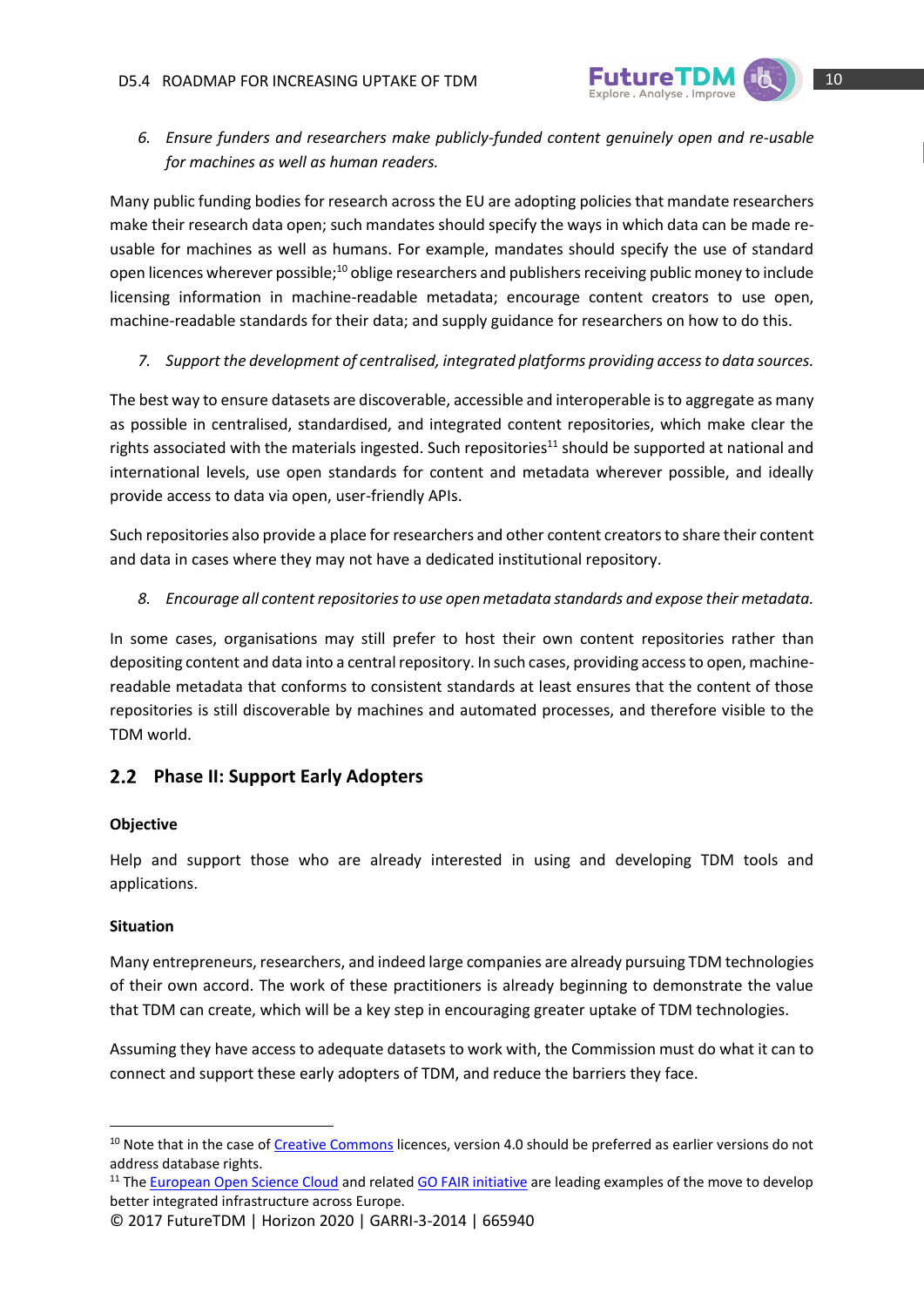

## **Challenges**

## **Community:**

At the moment the uptake of TDM is fragmented across different sectors, businesses and fields, often limited to areas where early adopters have pushed for the use of TDM in their immediate personal areas of influence. Best practices are not shared across domains or sectors, hindering the advancement of TDM use.

Many others who are interested in adopting or using TDM technologies are unsure whom they can consult for advice or support. Without clear centralised sources of information, documentation, and expertise, the spread of awareness and use of TDM will remain limited to ad hoc personal networks.

## **Economic Support:**

Although funding exists for research into development of novel TDM techniques, many researchers report difficulty in accessing funding for the 'less exciting' aspects of the TDM value chain: Scaling of processes, storage and preservation of datasets, and security of access to data.

#### **Skills:**

Many TDM practitioners have little to no understanding of relevant legal and licensing issues, or how to ensure that their activities are lawful with respect to intellectual property and Data Protection.<sup>12</sup> Skills gaps also exist between experts in TDM technology, and experts in subject domains to which TDM may be applied; and between TDM skills used and taught in academia, and those required in an industrial setting.

## **Principles**

## **Community:**

Support and encourage the creation of multi-stakeholder communication channels and platforms, and centralised sources of information about TDM.

#### **Economic Support:**

Funders must provide for all stages of the TDM value chain, including activities which are not strictly novel research.

## **Skills:**

Encourage TDM practitioners to 'satellite skills' and awareness of issues such as relevant laws and regulations; facilitate collaborations to bridge skills gaps between TDM and subject experts, and between academia and industry.

## **Activities**

**.** 

*1. Establish and support working groups, expert groups, and communication channels for TDM practitioners.*

Communication channels connecting TDM practitioners should be highly visible and easily discoverable to anyone interested in using or applying TDM technologies. This will help foster exchanges of ideas

 $12$  This also has implications for the availability of data; if researchers are not educated in the fundamental legal and licensing issues that relate to data, they are less likely to realise the importance of applying open, standard licences when sharing their own content.

<sup>©</sup> 2017 FutureTDM | Horizon 2020 | GARRI-3-2014 | 665940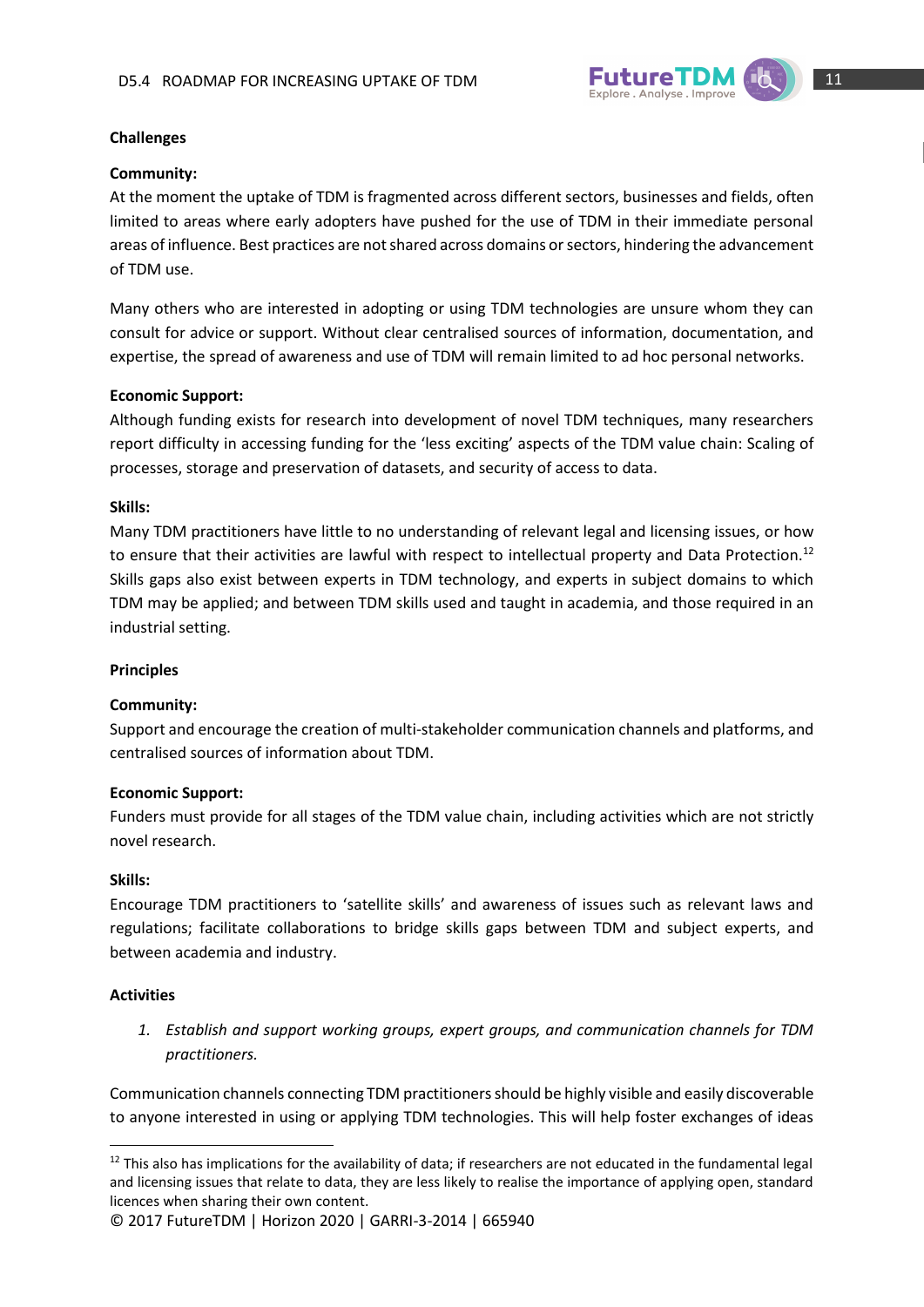

and best practices around existing tools and their applications, bridging gaps between economic sectors and subject domains, and accelerating the benefits that can be derived from the use of TDM. It will also make it easier for new and potential TDM practitioners to discover support networks and communities to whom they can turn for support, reducing barriers to first-time TDM practitioners.

Existing and future projects around the use of TDM should be encouraged to participate in networks like Joinup $13$  to share and benefit from best practices.

## *2. Increase visibility of TDM resources and experts*

To supplement the support networks discussed above, information about TDM resources and experts should be as easy to discover as possible. By ensuring everyone who is interested in TDM has access to relevant resources, training and experts, this again reduces barriers to adoption and use of TDM technologies.

In the best case this would be achieved through centralised national and international knowledge and resource portals. The FutureTDM and OpenMinTeD projects have made a start on aggregating knowledge and resources, but there is still much more that can be done to aggregate and disseminate resources and support for TDM practitioners.

# *3. Support public-private collaborations around TDM technologies.*

Collaborations between academia and industry will help to align the skills that TDM practitioners learn and use in an academic research setting, and those most relevant to commercial and industrial applications. These opportunities for knowledge exchange will in turn make it easier to foster further public-private collaborations, accelerating the impact of TDM education and research.

*4. Encourage research libraries to facilitate TDM practitioners' access to satellite skills.*

Libraries often already undertake many research supporting activities, for example around data management, content sharing, and copyright compliance. These activities already involve connecting researchers to technical and legal experts where necessary. Libraries are therefore ideally placed to expand this role to also support TDM research activities.

# *5. Encourage universities to develop strategic policies to support TDM.*

Many of those involved in the research and application of TDM technologies are members of research universities. As multi-disciplinary institutions, universities are ideally placed to mediate sharing of knowledge and best practices across different subject domains. Universities should therefore be encouraged to actively develop strategic approaches to supporting TDM, in coordination with their libraries, by connecting existing and future TDM practitioners with each other and with relevant resources and experts in the university community.

# *6. Broaden funders' remit to support TDM infrastructure and other related needs.*

Supporting novel research into TDM applications and tools is of course important, but proving that research outcomes can be translated into genuine, real-world applications requires funding for a host

**.** 

<sup>13</sup> <https://joinup.ec.europa.eu/>

<sup>©</sup> 2017 FutureTDM | Horizon 2020 | GARRI-3-2014 | 665940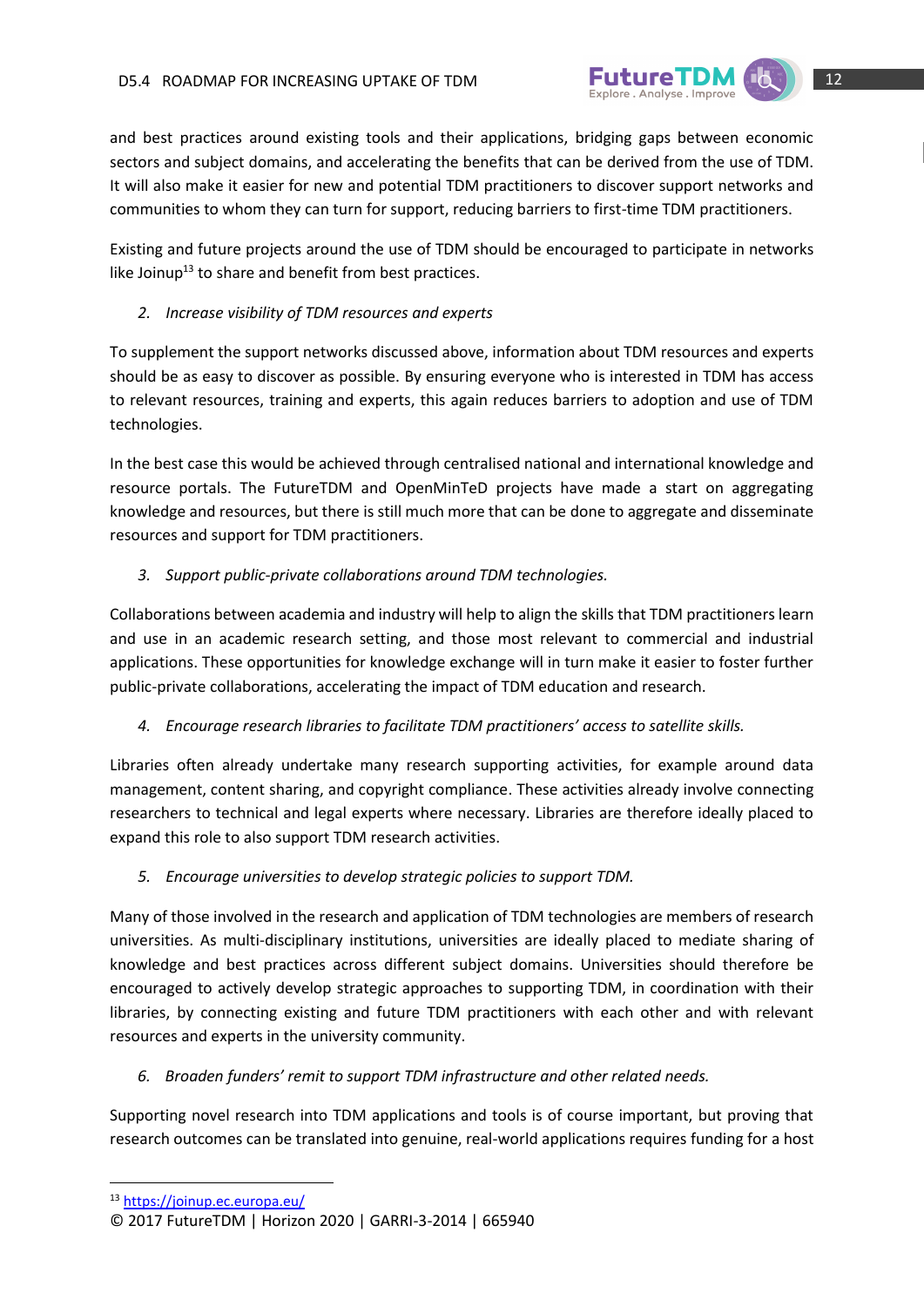

of related costs. Among other things these include integrating datasets from different sources; cleaning and homogenising datasets for analysis; building infrastructure to store, preserve and analyse data at scale; and developing and evaluating procedures to ensure compliance with Data Protection and other regulations.

Although these are not technically novel research activities, they must be recognised as crucial parts of research and development of TDM technologies, and provided for in funding for TDM research.

# <span id="page-12-0"></span>**Phase III: The Next Generation**

Objective: Foster a 'data-savvy' society through awareness and education in fundamental skills, to broaden the pool of future TDM practitioners and promoters.

#### **Situation**

Although interest in TDM and data analytics is growing, there are still a great many people who have little concept of what TDM technologies are, let alone how they might benefit a given sector. The general attitude among stakeholders consulted in the FutureTDM project is that over the coming years, data science will become 'the new IT', and that it will become critical for all members of society to have some awareness of the uses and impact of data.

By supporting awareness and education in data literacy and related skills, the Commission will pave the way to a 'data-savvy' society that will foster future waves of TDM practitioners.

#### **Challenges**

#### **Awareness:**

In many areas, there is still a lack of awareness of what TDM and data analytics actually are, how they can be used, and what sorts of benefits can be derived from these technologies. Obviously if people are unaware of the potential applications of TDM, they will not think to pursue the use of TDM technologies.

#### **Education:**

Understanding where TDM technologies may be useful requires a basic level of data literacy – that is, an understanding of what data is, why it is valuable, and how it can be used. At the moment, there is little attention paid to data literacy in education until and unless students choose to pursue computer science or related fields in secondary education or beyond.

This means that students who choose not to explicitly study computer science or related fields are unlikely to be taught the data literacy skills that are becoming more and more fundamental to all sectors of modern society. This in turn puts those from non-technical fields at a disadvantage when it comes to understanding the potential value and applications of TDM technologies.

#### **Economic Incentives:**

There are significant economic costs associated with introducing TDM into business and education alike; this is likely to disrupt existing practices and workflows, and require new training and acquisition of staff. Without clear evidence of the economic benefits of using TDM technologies, there is little incentive for either the education system or industry to integrate TDM into their curricula or decisionmaking processes.

© 2017 FutureTDM | Horizon 2020 | GARRI-3-2014 | 665940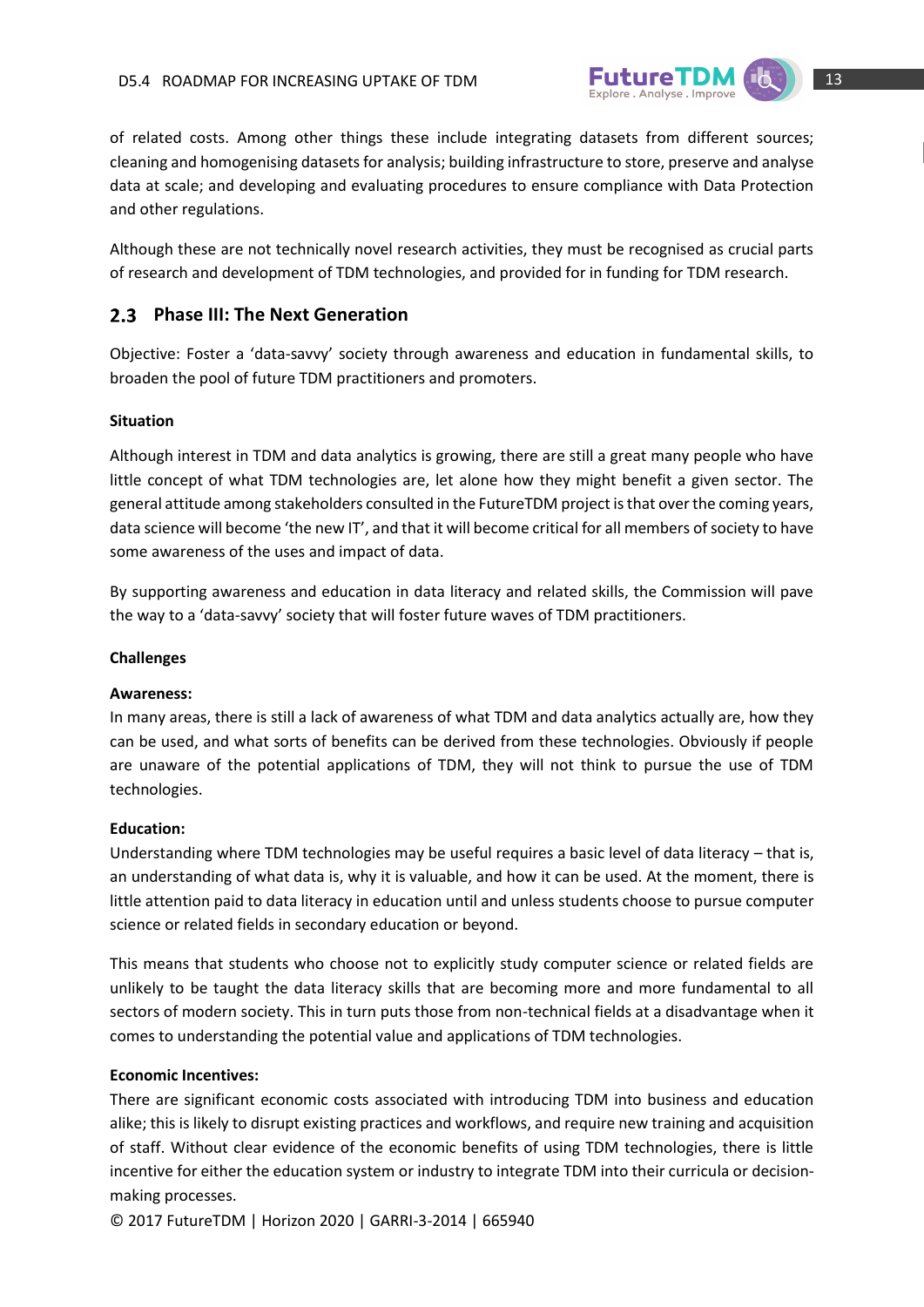

## **Principles**

#### **Awareness:**

Work still needs to be done to raise awareness of the existence and potential applications of TDM technologies.

#### **Education:**

Introduce basic data literacy into educational curricula as early as possible, to foster a 'data-savvy' society in which citizens in all sectors understand the potential value and uses of data.

#### **Economic Incentives:**

Clear examples of the benefits of TDM are needed to incentivise people to invest in training and use of TDM technologies.

#### **Activities**

**.** 

*1. Identify and promote 'unusual' applications of TDM as widely as possible.*

To increase awareness of the vast breadth of potential TDM applications, and combat perceptions that TDM is valuable only to technical and quantitative fields, the Commission and projects like FutureTDM should promote examples of TDM being applied in less common fields and sectors. These will help people across all economic sectors to gain a better understanding of what TDM technologies are, the various ways in which they can be used, and ultimately to recognise ways in which TDM may be applied in their own areas.

*2. Integrate fundamentals of data literacy and 'computational thinking' into primary educational curricula.*

FutureTDM's report on the future applications and economics of TDM clearly demonstrates the future economic value of TDM technologies.<sup>14</sup> Investing in education to foster a 'data-savvy' society will in turn help nurture the skills that underpin the use of big data, data analytics, and TDM, and ensure that Europe can maximise the potential economic benefits of these areas.

*3. Quantify and demonstrate specific examples of the value of TDM.*

While FutureTDM's report on the economics of TDM demonstrates the value of investing in TDM to society as a whole, specific examples are needed to demonstrate how businesses can benefit from integrating TDM into their workflows and decision-making. Case studies that show concrete savings in time, money, or other resources should be identified and disseminated to encourage industries to adopt and invest in TDM technologies.

<sup>©</sup> 2017 FutureTDM | Horizon 2020 | GARRI-3-2014 | 665940 <sup>14</sup> FutureTDM D5.2: [Trend analysis, future applications and economics of TDM](http://www.futuretdm.eu/knowledge-library/?b5-file=3721&b5-folder=2227) (PDF)